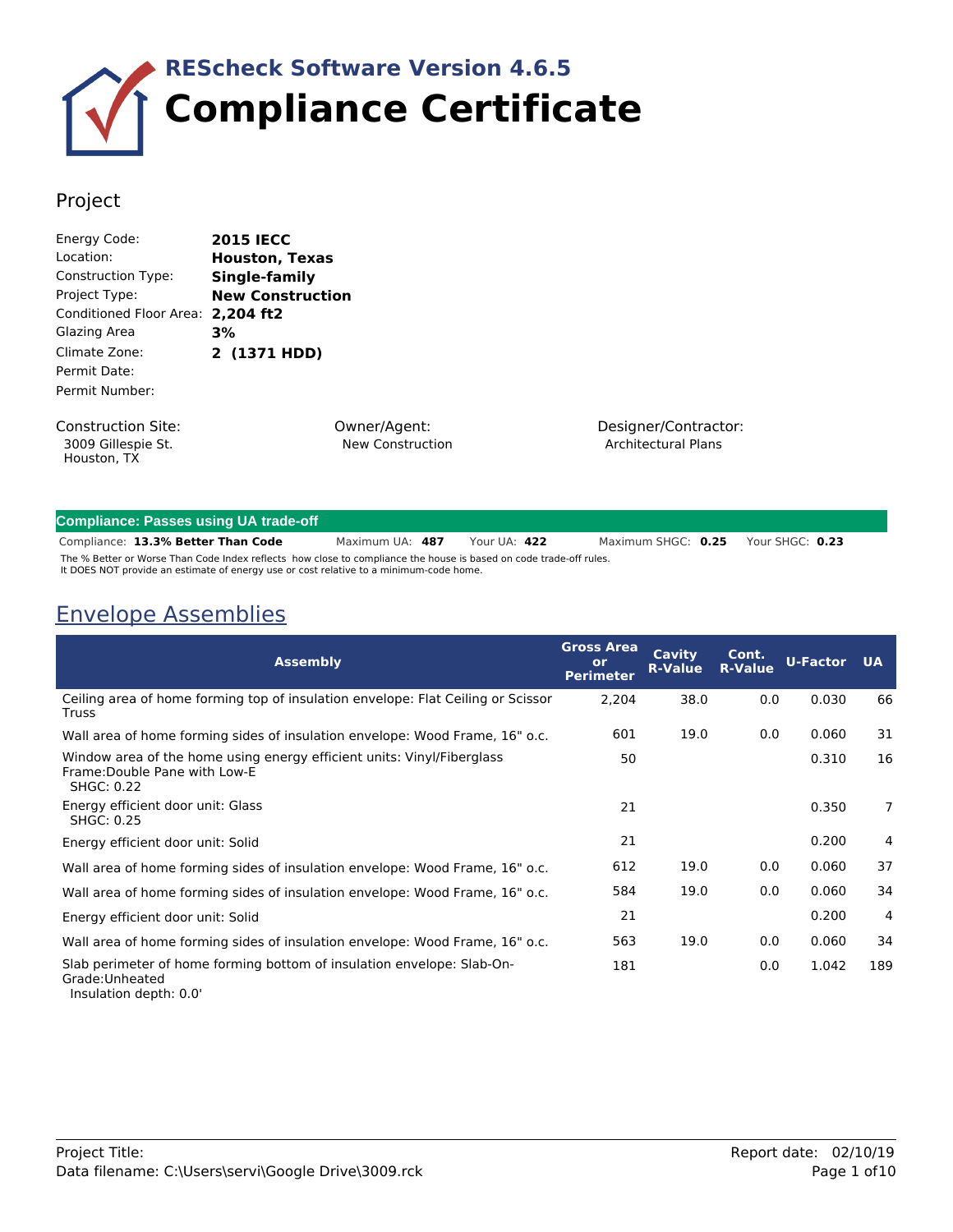*Compliance Statement:* The proposed building design described here is consistent with the building plans, specifications, and other calculations submitted with the permit application. The proposed building has been designed to meet the 2015 IECC requirements in RES*check* Version 4.6.5 and to comply with the mandatory requirements listed in the RES*check* Inspection Checklist.

Name - Title Signature Date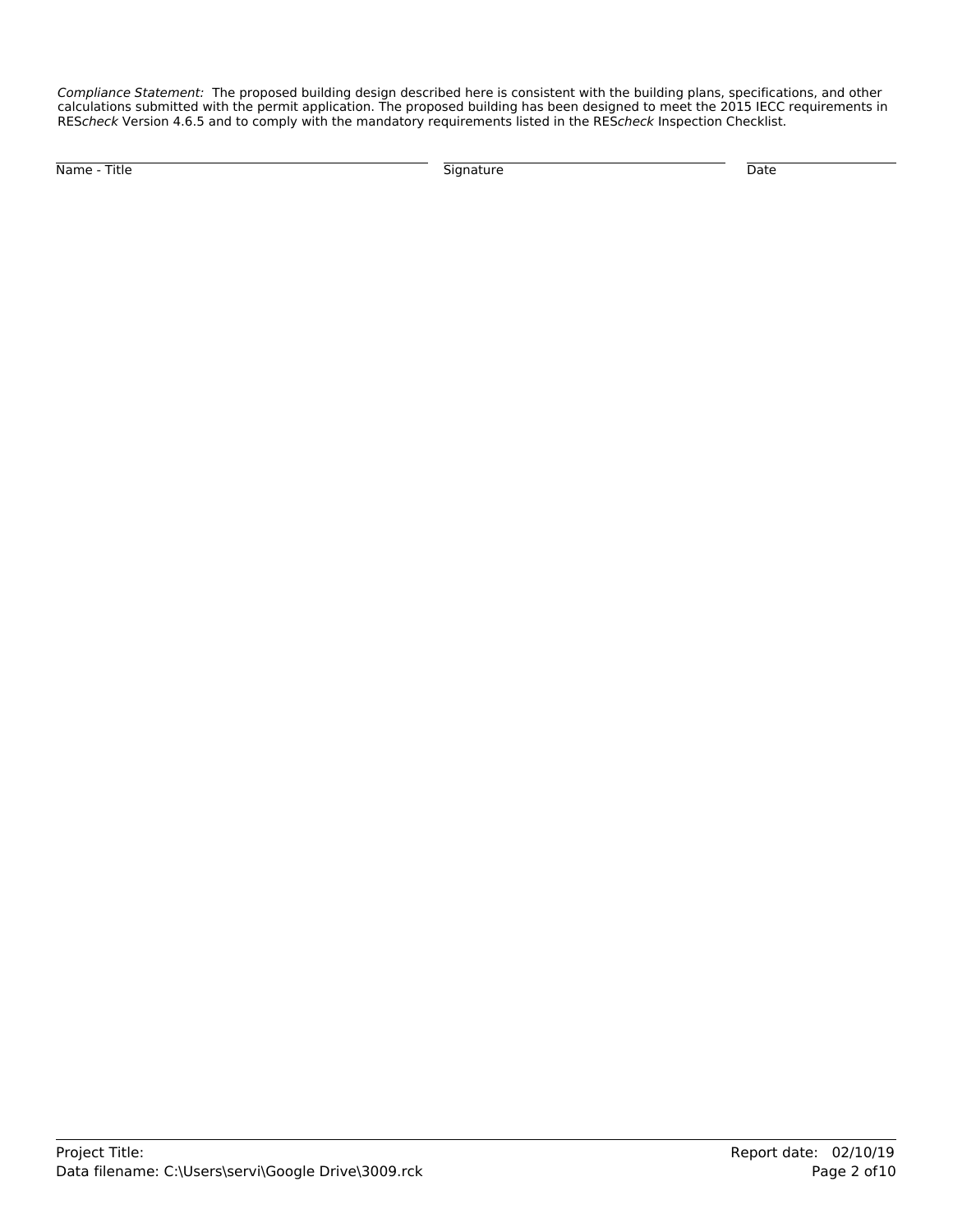# **Inspection Checklist RES***check* **Software Version 4.6.5**

Energy Code: 2015 IECC

Requirements: 0.0% were addressed directly in the RES*check* software

Text in the "Comments/Assumptions" column is provided by the user in the REScheck Requirements screen. For each requirement, the user certifies that a code requirement will be met and how that is documented, or that an exception is being claimed. Where compliance is itemized in a separate table, a reference to that table is provided.

| <b>Section</b><br>#<br>& Req.ID                                    | <b>Pre-Inspection/Plan Review</b>                                                                                                                                                                                                                    | <b>Plans Verified</b><br><b>Value</b>    | <b>Field Verified</b><br><b>Value</b>    | <b>Complies?</b>                                                                   | <b>Comments/Assumptions</b> |
|--------------------------------------------------------------------|------------------------------------------------------------------------------------------------------------------------------------------------------------------------------------------------------------------------------------------------------|------------------------------------------|------------------------------------------|------------------------------------------------------------------------------------|-----------------------------|
| 103.1,<br>103.2<br>$[PR1]^1$<br>$\odot$                            | Construction drawings and<br>documentation demonstrate<br>energy code compliance for the<br>building envelope. Thermal<br>envelope represented on<br>construction documents.                                                                         |                                          |                                          | $\Box$ Complies<br>$\Box$ Does Not<br>□Not Observable<br>$\Box$ Not Applicable     |                             |
| 103.1,<br>103.2,<br>403.7<br>$[PR3]$ <sup>1</sup><br>$\circledast$ | Construction drawings and<br>documentation demonstrate<br>energy code compliance for<br>lighting and mechanical systems.<br>Systems serving multiple<br>dwelling units must demonstrate<br>compliance with the IECC<br><b>Commercial Provisions.</b> |                                          |                                          | $\sqcup$ Complies<br>$\Box$ Does Not<br>□Not Observable<br>$\Box$ Not Applicable   |                             |
| 302.1,<br>403.7<br>$[PR2]$ <sup>2</sup><br>$\circledast$           | Heating and cooling equipment is  <br>sized per ACCA Manual S based<br>on loads calculated per ACCA<br>Manual J or other methods<br>approved by the code official.                                                                                   | Heating:<br>Btu/hr<br>Cooling:<br>Btu/hr | Heating:<br>Btu/hr<br>Cooling:<br>Btu/hr | $\square$ Complies<br>$\sqcup$ Does Not<br>Not Observable<br>$\Box$ Not Applicable |                             |

**Additional Comments/Assumptions:**

1 High Impact (Tier 1) 2 Medium Impact (Tier 2) 3 Low Impact (Tier 3)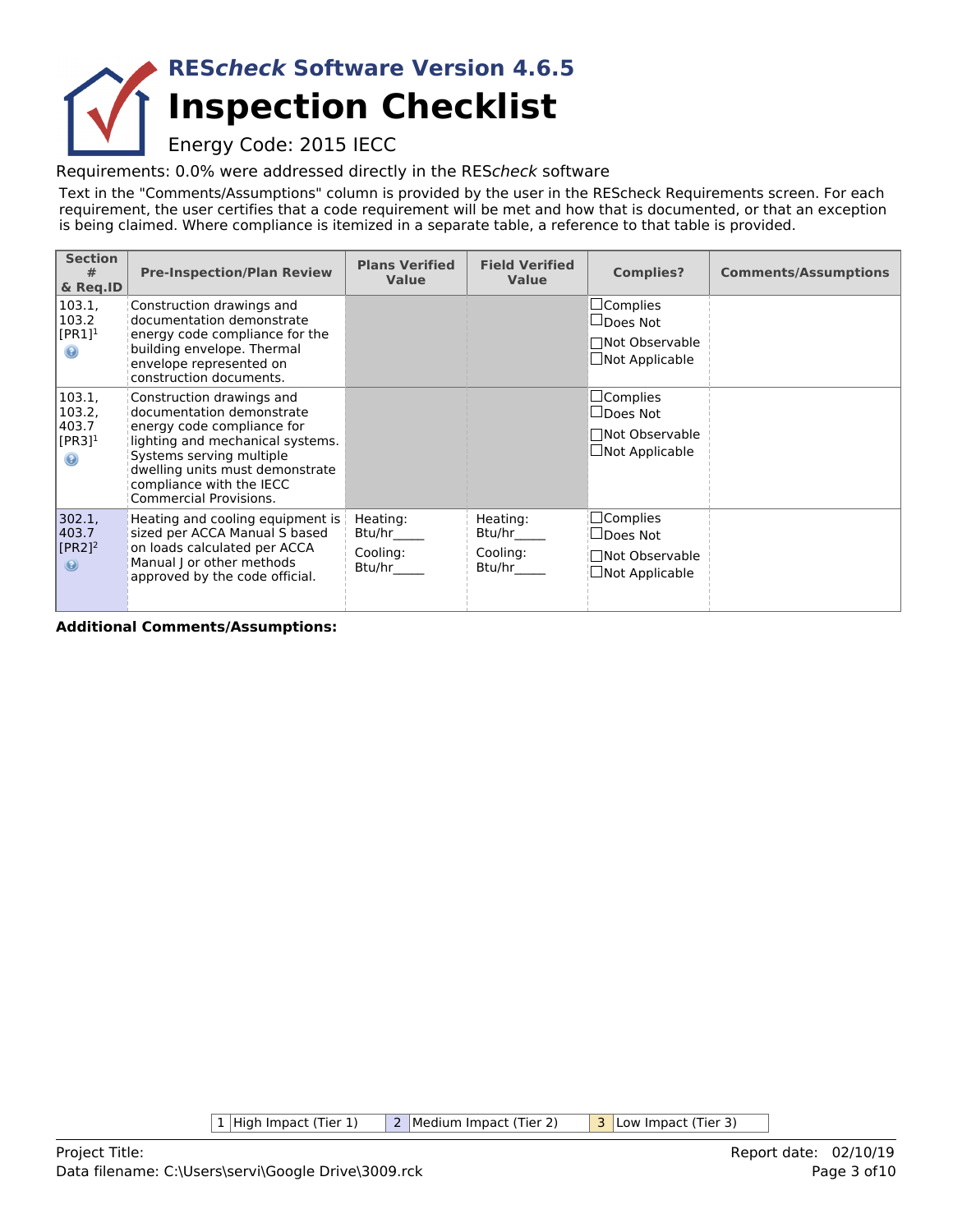| <b>Section</b><br>#<br>& Reg.ID             | <b>Foundation Inspection</b>                                                                                                   | <b>Plans Verified</b><br><b>Value</b> | <b>Field Verified</b><br><b>Value</b> | <b>Complies?</b>                                                                     | <b>Comments/Assumptions</b>                      |
|---------------------------------------------|--------------------------------------------------------------------------------------------------------------------------------|---------------------------------------|---------------------------------------|--------------------------------------------------------------------------------------|--------------------------------------------------|
| 402.1.2<br>[FO1] <sup>1</sup><br>0          | Slab edge insulation R-value.                                                                                                  | $R-$<br>Unheated<br>Heated            | $R-$<br>Unheated<br>Heated            | $\Box$ Complies<br>$\Box$ Does Not<br>□Not Observable<br>$\Box$ Not Applicable       | See the Envelope Assemblies<br>table for values. |
| 402.1.2<br>$[FO3]$ <sup>1</sup>             | Slab edge insulation<br>depth/length.                                                                                          | ft                                    | ft                                    | $\Box$ Complies<br>$\Box$ Does Not<br><b>Not Observable</b><br>$\Box$ Not Applicable | See the Envelope Assemblies<br>table for values. |
| 303.2.1<br>$[FO11]$ <sup>2</sup><br>$\odot$ | A protective covering is installed<br>to protect exposed exterior<br>insulation and extends a<br>minimum of 6 in. below grade. |                                       |                                       | $\Box$ Complies<br>$\Box$ Does Not<br>□Not Observable<br>$\Box$ Not Applicable       |                                                  |
| 403.9<br>$[FO12]$ <sup>2</sup><br>$\odot$   | Snow- and ice-melting system<br>controls installed.                                                                            |                                       |                                       | $\Box$ Complies<br>$\Box$ Does Not<br>□Not Observable<br>$\Box$ Not Applicable       |                                                  |

1 High Impact (Tier 1) 2 Medium Impact (Tier 2) 3 Low Impact (Tier 3)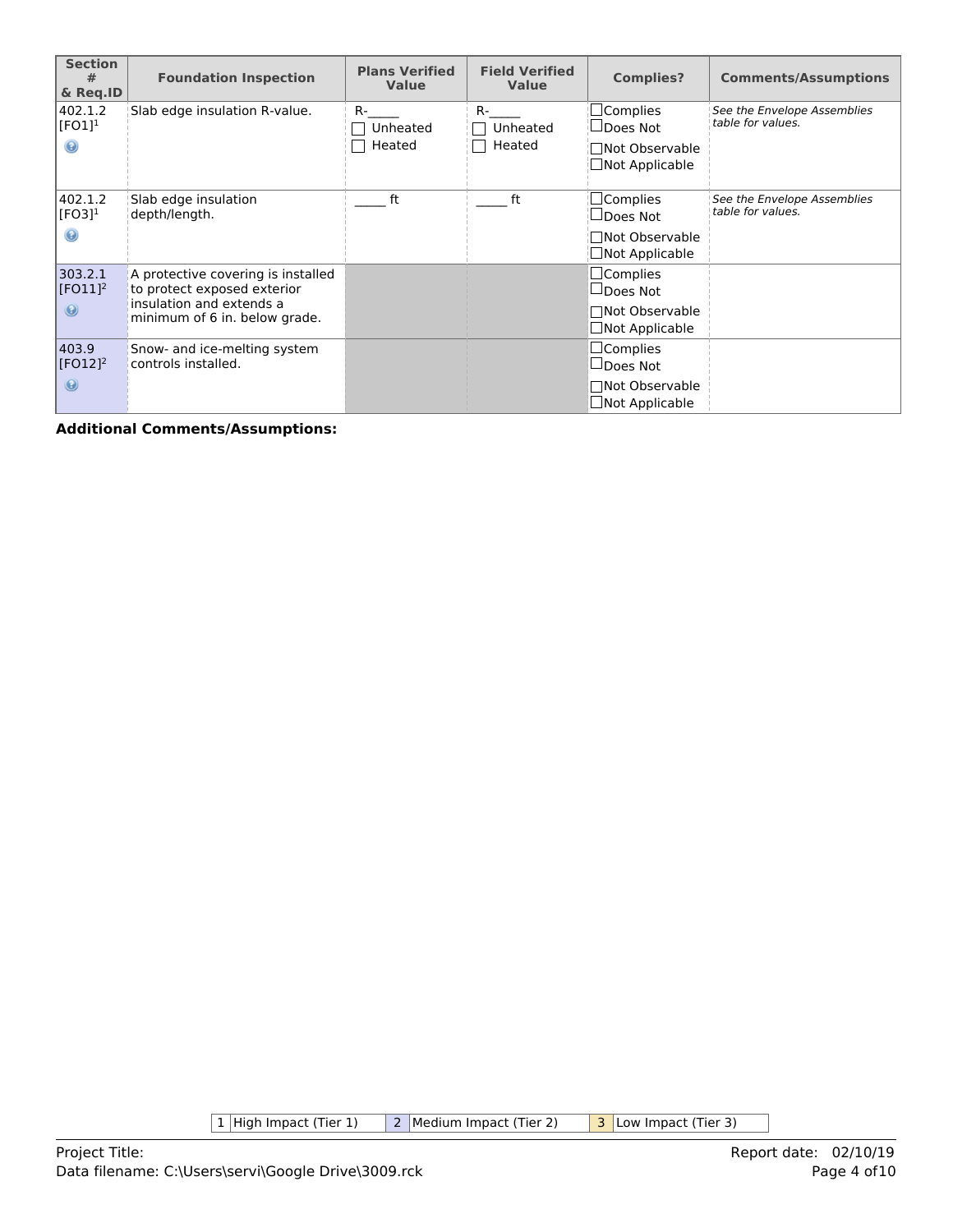| <b>Section</b><br>#<br>& Req.ID                                                     | <b>Framing / Rough-In Inspection</b>                                                                                                                                                                                                                                                                 | <b>Plans Verified</b><br><b>Value</b> | <b>Field Verified</b><br><b>Value</b> | <b>Complies?</b>                                                               | <b>Comments/Assumptions</b>                      |
|-------------------------------------------------------------------------------------|------------------------------------------------------------------------------------------------------------------------------------------------------------------------------------------------------------------------------------------------------------------------------------------------------|---------------------------------------|---------------------------------------|--------------------------------------------------------------------------------|--------------------------------------------------|
| 402.1.1,<br>402.3.4<br>$[FR1]$ <sup>1</sup><br>◉                                    | Door U-factor.                                                                                                                                                                                                                                                                                       | $U$ -                                 | $U$ -                                 | $\Box$ Complies<br>□Does Not<br>□Not Observable<br>□Not Applicable             | See the Envelope Assemblies<br>table for values. |
| 402.1.1,<br>402.3.1,<br>402.3.3,<br>402.5<br>$[FR2]$ <sup>1</sup><br>$\circledcirc$ | Glazing U-factor (area-weighted<br>average).                                                                                                                                                                                                                                                         | $U$ -                                 | U-                                    | $\Box$ Complies<br>□Does Not<br>□Not Observable<br>□Not Applicable             | See the Envelope Assemblies<br>table for values. |
| 402.1.1,<br>402.3.2,<br>402.3.3,<br>402.5<br>$[FR3]$ <sup>1</sup><br>$\odot$        | Glazing SHGC value (area-<br>weighted average).                                                                                                                                                                                                                                                      | SHGC:                                 | SHGC:                                 | $\Box$ Complies<br>□Does Not<br>□Not Observable<br>□Not Applicable             | See the Envelope Assemblies<br>table for values. |
| 303.1.3<br>$[FR4]$ <sup>1</sup><br>$\mathbf \Theta$                                 | U-factors of fenestration products<br>are determined in accordance<br>with the NFRC test procedure or<br>taken from the default table.                                                                                                                                                               |                                       |                                       | □Complies<br>$\Box$ Does Not<br>□Not Observable<br>$\Box$ Not Applicable       |                                                  |
| 402.4.1.1<br>[FR23] $1$<br>◉                                                        | Air barrier and thermal barrier<br>installed per manufacturer's<br>instructions.                                                                                                                                                                                                                     |                                       |                                       | $\Box$ Complies<br>$\Box$ Does Not<br>□Not Observable<br>$\Box$ Not Applicable |                                                  |
| 402.4.3<br>[FR20] $1$<br>◉                                                          | Fenestration that is not site built<br>is listed and labeled as meeting<br>AAMA /WDMA/CSA 101/I.S.2/A440<br>or has infiltration rates per NFRC<br>400 that do not exceed code<br>limits.                                                                                                             |                                       |                                       | $\Box$ Complies<br>$\Box$ Does Not<br>□Not Observable<br>$\Box$ Not Applicable |                                                  |
| 402.4.5<br>$[FR16]^2$                                                               | IC-rated recessed lighting fixtures<br>sealed at housing/interior finish<br>and labeled to indicate ≤2.0 cfm<br>leakage at 75 Pa.                                                                                                                                                                    |                                       |                                       | $\Box$ Complies<br>$\Box$ Does Not<br>□Not Observable<br>□Not Applicable       |                                                  |
| 403.3.1<br>$[FR12]$ <sup>1</sup><br>$\circledcirc$                                  | Supply and return ducts in attics<br>insulated $>=$ R-8 where duct is<br>$>=$ 3 inches in diameter and $>=$<br>$R-6$ where $<$ 3 inches. Supply and<br>return ducts in other portions of<br>the building insulated $>= R-6$ for<br>diameter $>=$ 3 inches and R-4.2<br>for $<$ 3 inches in diameter. |                                       |                                       | $\Box$ Complies<br>$\Box$ Does Not<br>□Not Observable<br>$\Box$ Not Applicable |                                                  |
| 403.3.5<br>$[FR15]$ <sup>3</sup><br>$\circledcirc$                                  | Building cavities are not used as<br>ducts or plenums.                                                                                                                                                                                                                                               |                                       |                                       | $\Box$ Complies<br>$\Box$ Does Not<br>□Not Observable<br>$\Box$ Not Applicable |                                                  |
| 403.4<br>$[FR17]^2$<br>$\circledast$                                                | HVAC piping conveying fluids<br>above 105 ºF or chilled fluids<br>below 55 $9$ F are insulated to $\geq$ R-<br>3.                                                                                                                                                                                    | $R$ -                                 | $R$ -                                 | $\Box$ Complies<br>$\Box$ Does Not<br>□Not Observable<br>□Not Applicable       |                                                  |
| 403.4.1<br>[FR24] $1$<br>◉                                                          | Protection of insulation on HVAC<br>piping.                                                                                                                                                                                                                                                          |                                       |                                       | $\Box$ Complies<br>$\Box$ Does Not<br>□Not Observable<br>$\Box$ Not Applicable |                                                  |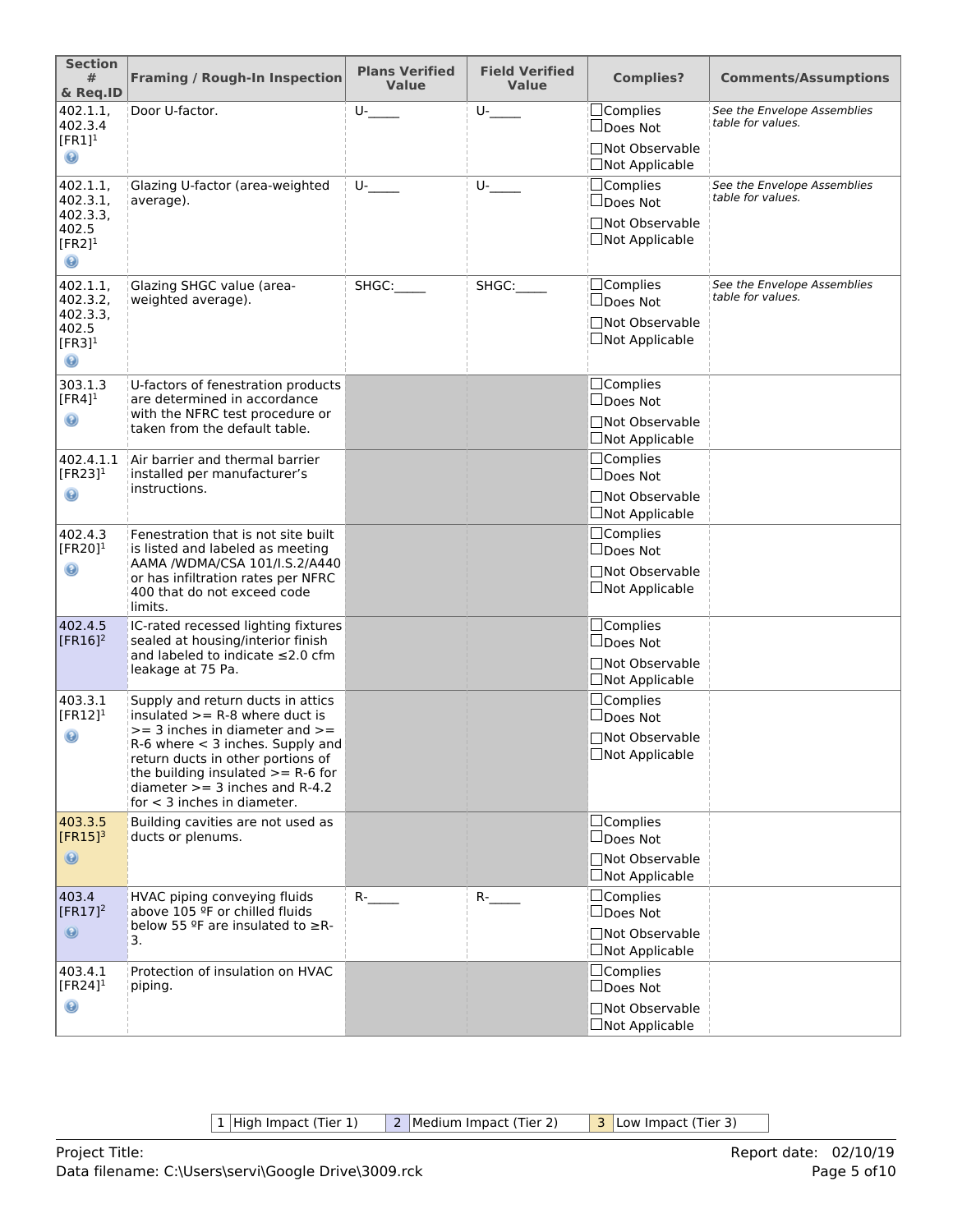| <b>Section</b><br>#<br>& Reg.ID             | <b>Framing / Rough-In Inspection</b>                                                      | <b>Plans Verified</b><br><b>Value</b> | <b>Field Verified</b><br><b>Value</b> | <b>Complies?</b>                                                                 | <b>Comments/Assumptions</b> |
|---------------------------------------------|-------------------------------------------------------------------------------------------|---------------------------------------|---------------------------------------|----------------------------------------------------------------------------------|-----------------------------|
| 403.5.3<br>$[FR18]$ <sup>2</sup><br>$\odot$ | Hot water pipes are insulated to<br>$\geq$ R-3.                                           | $R-$                                  | $R_{\text{max}}$                      | <b>□Complies</b><br>$\Box$ Does Not<br>¦∏Not Observable<br>$\Box$ Not Applicable |                             |
| 403.6<br>$[FR19]$ <sup>2</sup>              | Automatic or gravity dampers are<br>installed on all outdoor air<br>intakes and exhausts. |                                       |                                       | $\Box$ Complies<br>$\Box$ Does Not<br>□Not Observable<br>$\Box$ Not Applicable   |                             |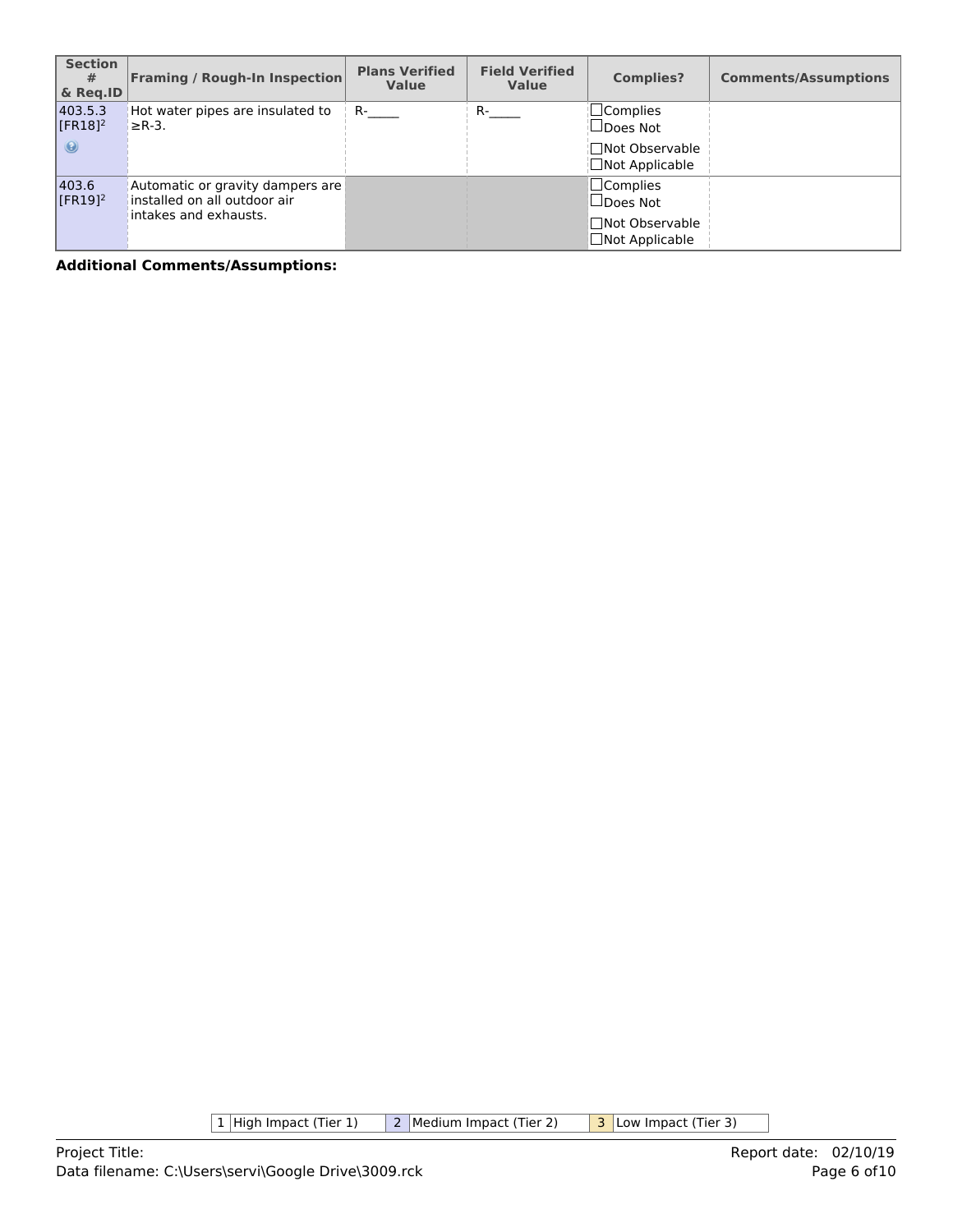| <b>Section</b><br>#<br>& Reg.ID                                      | <b>Insulation Inspection</b>                                                                                                                                                             | <b>Plans Verified</b><br><b>Value</b> | <b>Field Verified</b><br><b>Value</b> | <b>Complies?</b>                                                                | <b>Comments/Assumptions</b>                      |
|----------------------------------------------------------------------|------------------------------------------------------------------------------------------------------------------------------------------------------------------------------------------|---------------------------------------|---------------------------------------|---------------------------------------------------------------------------------|--------------------------------------------------|
| 303.1<br>$\sqrt{[IN13]^2}$<br>$\odot$                                | All installed insulation is labeled<br>or the installed R-values<br>provided.                                                                                                            |                                       |                                       | $\Box$ Complies<br>$\Box$ Does Not<br><b>Not Observable</b><br>□Not Applicable  |                                                  |
| 402.1.1,<br>402.2.5<br>402.2.6<br>$[IN3]$ <sup>1</sup><br>$_{\odot}$ | Wall insulation R-value. If this is a<br>mass wall with at least $\frac{1}{2}$ of the<br>wall insulation on the wall<br>exterior, the exterior insulation<br>requirement applies (FR10). | R-<br>Wood<br>Mass<br>Steel           | R-<br>Wood<br>Mass<br>Steel           | $\Box$ Complies<br>$\Box$ Does Not<br><b>□Not Observable</b><br>□Not Applicable | See the Envelope Assemblies<br>table for values. |
| 303.2<br>$[IN4]$ <sup>1</sup>                                        | Wall insulation is installed per<br>manufacturer's instructions.                                                                                                                         |                                       |                                       | $\Box$ Complies<br>$\Box$ Does Not<br><b>Not Observable</b><br>□Not Applicable  |                                                  |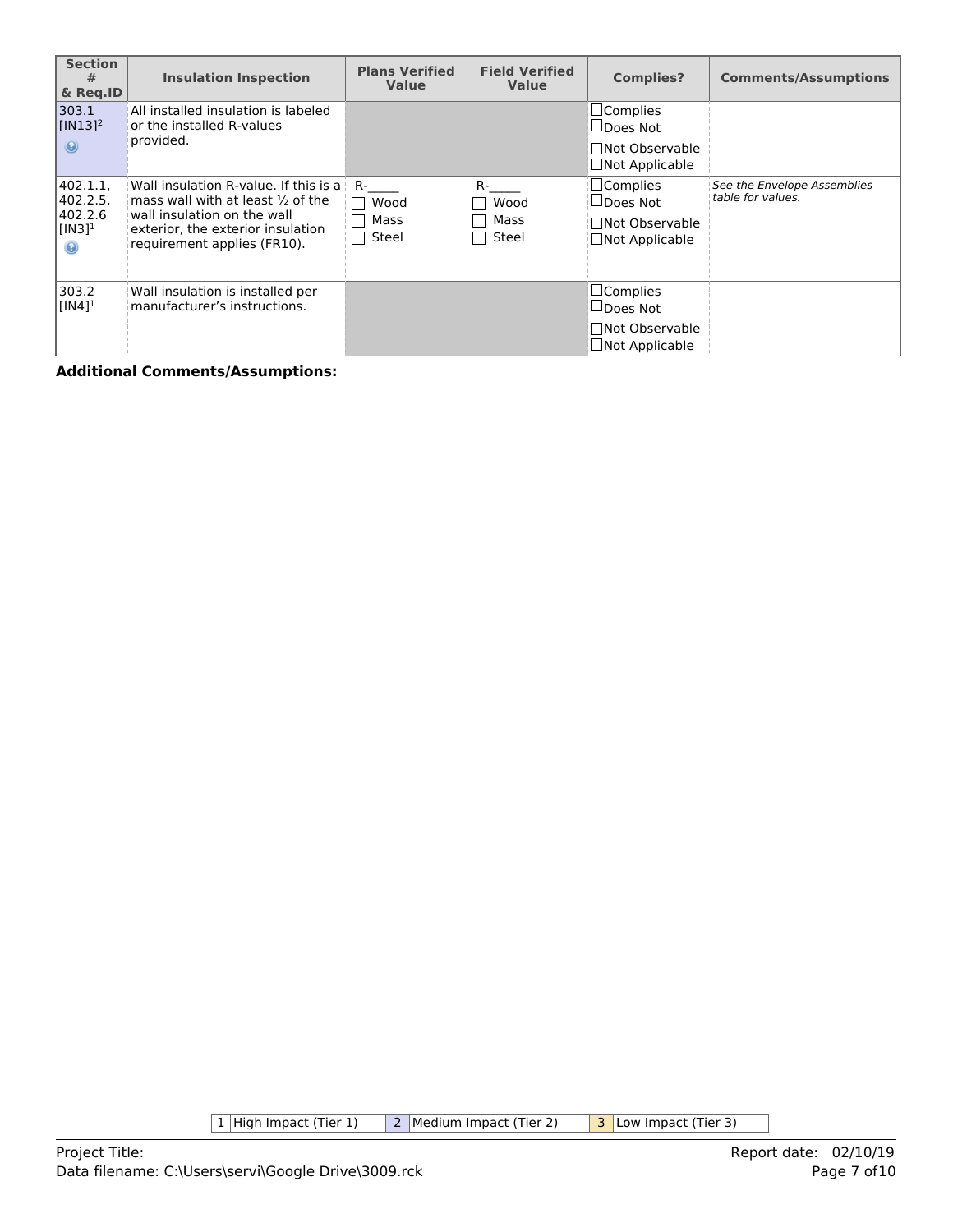| <b>Section</b><br>#<br>& Req.ID                          | <b>Final Inspection Provisions</b>                                                                                                                                                                                                                                                                                                                                                                                                                                     | <b>Plans Verified</b><br><b>Value</b> | <b>Field Verified</b><br><b>Value</b> | <b>Complies?</b>                                                                | <b>Comments/Assumptions</b>                      |
|----------------------------------------------------------|------------------------------------------------------------------------------------------------------------------------------------------------------------------------------------------------------------------------------------------------------------------------------------------------------------------------------------------------------------------------------------------------------------------------------------------------------------------------|---------------------------------------|---------------------------------------|---------------------------------------------------------------------------------|--------------------------------------------------|
| 402.1.1,<br>402.2.1<br>402.2.2,<br>402.2.6<br>$[FI]^{1}$ | Ceiling insulation R-value.                                                                                                                                                                                                                                                                                                                                                                                                                                            | $R-$<br>$\top$ Wood<br>Steel          | $R-$<br>$\sqcap$ Wood<br>Steel        | □Complies<br>□Does Not<br>□Not Observable<br>□Not Applicable                    | See the Envelope Assemblies<br>table for values. |
| 303.1.1.1<br>303.2<br>$[F12]$ <sup>1</sup>               | Ceiling insulation installed per<br>manufacturer's instructions.<br>Blown insulation marked every<br>$300$ ft <sup>2</sup> .                                                                                                                                                                                                                                                                                                                                           |                                       |                                       | $\Box$ Complies<br>$\Box$ Does Not<br>□Not Observable<br>$\Box$ Not Applicable  |                                                  |
| 402.2.3<br>$[F122]^2$                                    | Vented attics with air permeable<br>insulation include baffle adjacent<br>to soffit and eave vents that<br>extends over insulation.                                                                                                                                                                                                                                                                                                                                    |                                       |                                       | □Complies<br>$\Box$ Does Not<br>□Not Observable<br>$\Box$ Not Applicable        |                                                  |
| 402.2.4<br>$[F13]$ <sup>1</sup>                          | Attic access hatch and door<br>insulation $\geq$ R-value of the<br>adjacent assembly.                                                                                                                                                                                                                                                                                                                                                                                  | $R$ - $\qquad$                        | $R$ -                                 | $\Box$ Complies<br>$\Box$ Does Not<br>□Not Observable<br>□Not Applicable        |                                                  |
| 402.4.1.2<br>$[FI17]^{1}$                                | Blower door test @ 50 Pa. <= 5<br>ach in Climate Zones 1-2, and<br><= 3 ach in Climate Zones 3-8.                                                                                                                                                                                                                                                                                                                                                                      | $ACH 50 =$                            | $ACH 50 =$                            | $\Box$ Complies<br>□Does Not<br><b>Not Observable</b><br><b>□Not Applicable</b> |                                                  |
| 403.3.4<br>$[FI4]$ <sup>1</sup>                          | Duct tightness test result of $\leq$ = 4<br>cfm/100 ft2 across the system or<br><= 3 cfm/100 ft2 without air<br>handler @ 25 Pa. For rough-in<br>tests, verification may need to<br>occur during Framing Inspection.                                                                                                                                                                                                                                                   | $c$ fm/100<br>ft <sup>2</sup>         | $\_$ cfm/100<br>ft <sup>2</sup>       | $\Box$ Complies<br>□Does Not<br>□Not Observable<br>$\Box$ Not Applicable        |                                                  |
| 403.3.3<br>$[FI27]^{1}$                                  | Ducts are pressure tested to<br>determine air leakage with<br>either: Rough-in test: Total<br>leakage measured with a<br>pressure differential of 0.1 inch<br>w.g. across the system including<br>the manufacturer's air handler<br>enclosure if installed at time of<br>test. Postconstruction test: Total<br>leakage measured with a<br>pressure differential of 0.1 inch<br>w.g. across the entire system<br>including the manufacturer's air<br>handler enclosure. | cfm/100<br>ft <sup>2</sup>            | cfm/100<br>ft <sup>2</sup>            | $\Box$ Complies<br>□Does Not<br><b>Not Observable</b><br>□Not Applicable        |                                                  |
| 403.3.2.1<br>$[FI24]$ <sup>1</sup>                       | Air handler leakage designated<br>by manufacturer at $\lt$ =2% of<br>design air flow.                                                                                                                                                                                                                                                                                                                                                                                  |                                       |                                       | □Complies<br>$\Box$ Does Not<br>□Not Observable<br>$\Box$ Not Applicable        |                                                  |
| 403.1.1<br>$[F19]^{2}$                                   | Programmable thermostats<br>installed for control of primary<br>heating and cooling systems and<br>initially set by manufacturer to<br>code specifications.                                                                                                                                                                                                                                                                                                            |                                       |                                       | □Complies<br>$\square$ Does Not<br>□Not Observable<br>$\Box$ Not Applicable     |                                                  |
| 403.1.2<br>$[$ FI10] <sup>2</sup>                        | Heat pump thermostat installed<br>on heat pumps.                                                                                                                                                                                                                                                                                                                                                                                                                       |                                       |                                       | $\Box$ Complies<br>$\Box$ Does Not<br>□Not Observable<br>$\Box$ Not Applicable  |                                                  |
| 403.5.1<br>$[F111]^2$                                    | Circulating service hot water<br>systems have automatic or<br>accessible manual controls.                                                                                                                                                                                                                                                                                                                                                                              |                                       |                                       | $\Box$ Complies<br>$\Box$ Does Not<br>□Not Observable<br>$\Box$ Not Applicable  |                                                  |
|                                                          | 1 High Impact (Tier 1)                                                                                                                                                                                                                                                                                                                                                                                                                                                 |                                       | 2 Medium Impact (Tier 2)              | 3 Low Impact (Tier 3)                                                           |                                                  |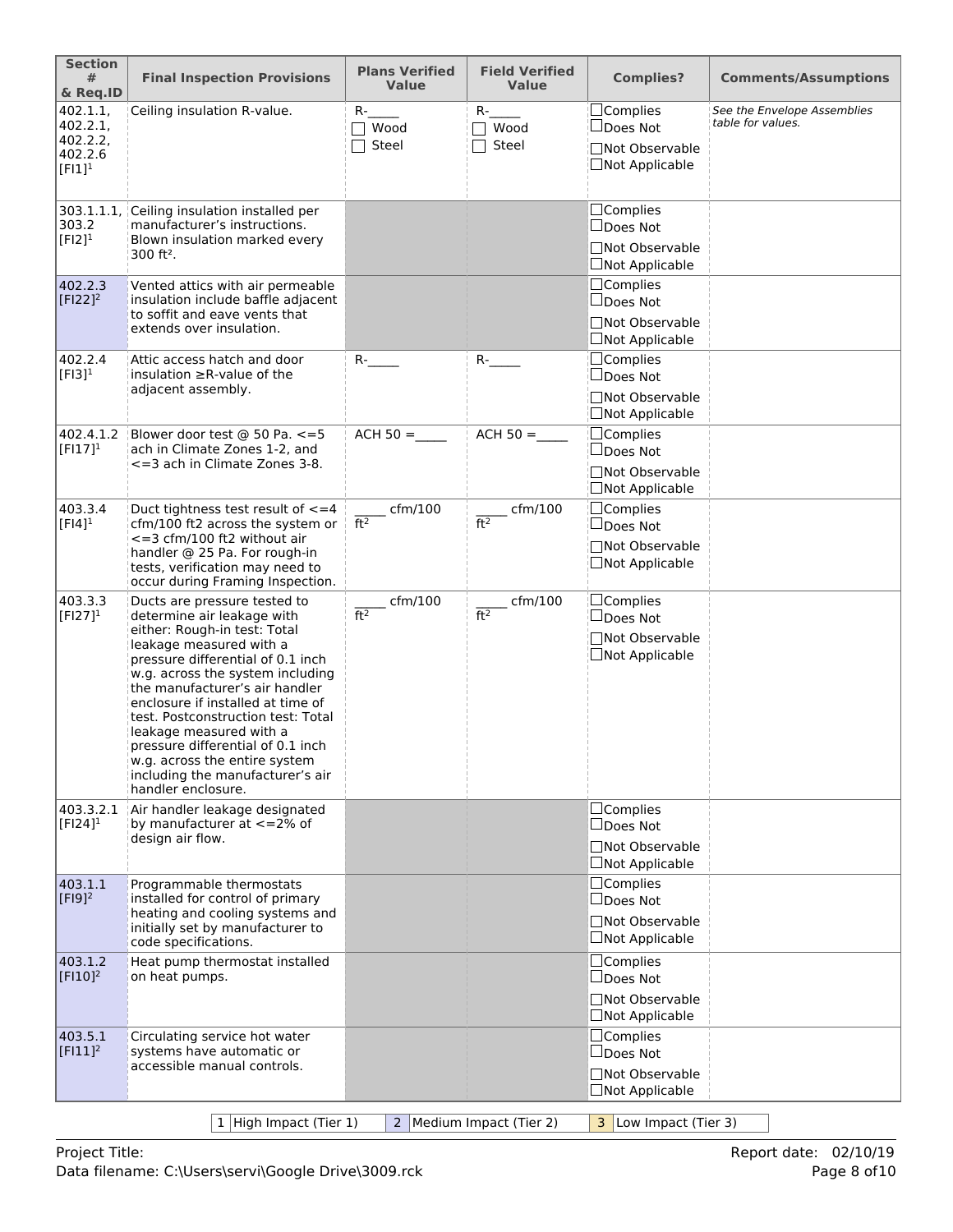| <b>Section</b><br>#<br>& Req.ID           | <b>Final Inspection Provisions</b>                                                                                                                                                                                                                                                                                                                                                                                                                                                                                   | <b>Plans Verified</b><br><b>Value</b> | <b>Field Verified</b><br><b>Value</b> | <b>Complies?</b>                                                                     | <b>Comments/Assumptions</b> |
|-------------------------------------------|----------------------------------------------------------------------------------------------------------------------------------------------------------------------------------------------------------------------------------------------------------------------------------------------------------------------------------------------------------------------------------------------------------------------------------------------------------------------------------------------------------------------|---------------------------------------|---------------------------------------|--------------------------------------------------------------------------------------|-----------------------------|
| 403.6.1<br>$[F125]^{2}$                   | All mechanical ventilation system<br>fans not part of tested and listed<br>HVAC equipment meet efficacy<br>and air flow limits.                                                                                                                                                                                                                                                                                                                                                                                      |                                       |                                       | $\Box$ Complies<br>$\Box$ Does Not<br>□Not Observable<br>□Not Applicable             |                             |
| 403.2<br>$[F126]^2$                       | Hot water boilers supplying heat<br>through one- or two-pipe heating<br>systems have outdoor setback<br>control to lower boiler water<br>temperature based on outdoor<br>temperature.                                                                                                                                                                                                                                                                                                                                |                                       |                                       | □Complies<br>$\Box$ Does Not<br>□Not Observable<br>□Not Applicable                   |                             |
| 403.5.1.1<br>$[F128]^{2}$                 | Heated water circulation systems<br>have a circulation pump. The<br>system return pipe is a dedicated<br>return pipe or a cold water supply<br>pipe. Gravity and thermos-<br>syphon circulation systems are<br>not present. Controls for<br>circulating hot water system<br>pumps start the pump with signal<br>for hot water demand within the<br>occupancy. Controls<br>automatically turn off the pump<br>when water is in circulation loop<br>is at set-point temperature and<br>no demand for hot water exists. |                                       |                                       | □Complies<br>Does Not<br>□Not Observable<br>□Not Applicable                          |                             |
| 403.5.1.2<br>$[F129]^{2}$                 | Electric heat trace systems<br>comply with IEEE 515.1 or UL<br>515. Controls automatically<br>adjust the energy input to the<br>heat tracing to maintain the<br>desired water temperature in the<br>piping.                                                                                                                                                                                                                                                                                                          |                                       |                                       | $\Box$ Complies<br>□Does Not<br><b>Not Observable</b><br>□Not Applicable             |                             |
| 403.5.2<br>$[F130]^{2}$                   | Water distribution systems that<br>have recirculation pumps that<br>pump water from a heated water<br>supply pipe back to the heated<br>water source through a cold<br>water supply pipe have a<br>demand recirculation water<br>system. Pumps have controls<br>that manage operation of the<br>pump and limit the temperature<br>of the water entering the cold<br>water piping to 104ºF.                                                                                                                           |                                       |                                       | $\Box$ Complies<br>$\Box$ Does Not<br><b>Not Observable</b><br>$\Box$ Not Applicable |                             |
| 403.5.4<br>$[F131]^{2}$                   | Drain water heat recovery units<br>tested in accordance with CSA<br>B55.1. Potable water-side<br>pressure loss of drain water heat<br>recovery units $<$ 3 psi for<br>individual units connected to one<br>or two showers. Potable water-<br>side pressure loss of drain water<br>heat recovery units $<$ 2 psi for<br>individual units connected to<br>three or more showers.                                                                                                                                       |                                       |                                       | □Complies<br>$\Box$ Does Not<br>Not Observable<br>□Not Applicable                    |                             |
| 404.1<br>$[F16]$ <sup>1</sup>             | 75% of lamps in permanent<br>fixtures or 75% of permanent<br>fixtures have high efficacy lamps.<br>Does not apply to low-voltage<br>lighting.                                                                                                                                                                                                                                                                                                                                                                        |                                       |                                       | $\Box$ Complies<br>□Does Not<br>□Not Observable<br>□Not Applicable                   |                             |
| 404.1.1<br>$[Fl23]^{3}$<br>$\circledcirc$ | Fuel gas lighting systems have<br>no continuous pilot light.                                                                                                                                                                                                                                                                                                                                                                                                                                                         |                                       |                                       | □Complies<br>$\Box$ Does Not<br>□Not Observable<br>□Not Applicable                   |                             |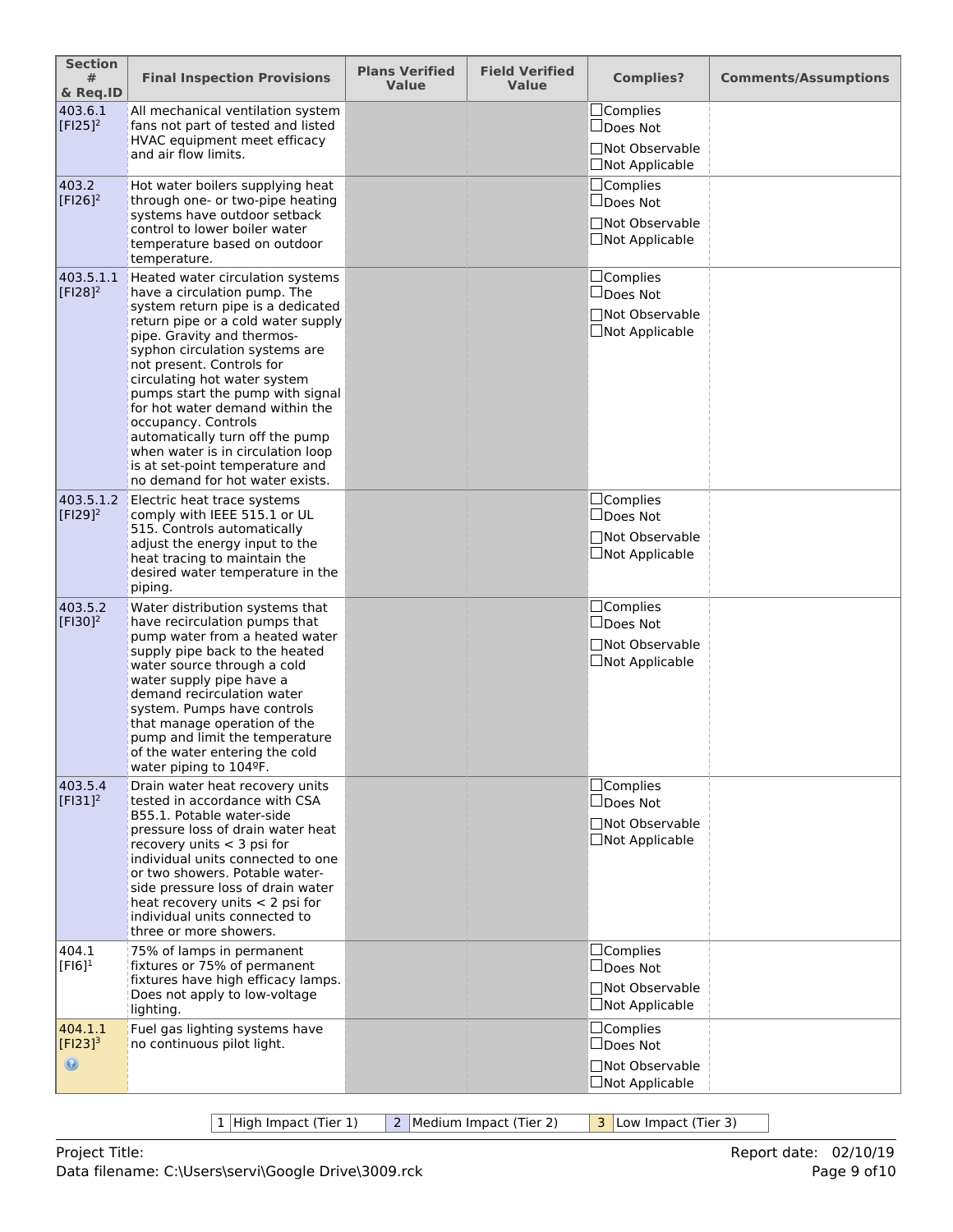| <b>Section</b><br>#<br>& Reg.ID | <b>Final Inspection Provisions</b>                                                      | <b>Plans Verified</b><br><b>Value</b> | <b>Field Verified</b><br><b>Value</b> | <b>Complies?</b>                                                                  | <b>Comments/Assumptions</b> |
|---------------------------------|-----------------------------------------------------------------------------------------|---------------------------------------|---------------------------------------|-----------------------------------------------------------------------------------|-----------------------------|
| 401.3<br>$[F17]^{2}$            | Compliance certificate posted.                                                          |                                       |                                       | $\square$ Complies<br>$\Box$ Does Not<br>□Not Observable<br>$\Box$ Not Applicable |                             |
| 303.3<br>$[F18]$ <sup>3</sup>   | Manufacturer manuals for<br>mechanical and water heating<br>systems have been provided. |                                       |                                       | $\Box$ Complies<br>$\Box$ Does Not<br>□Not Observable<br>$\Box$ Not Applicable    |                             |